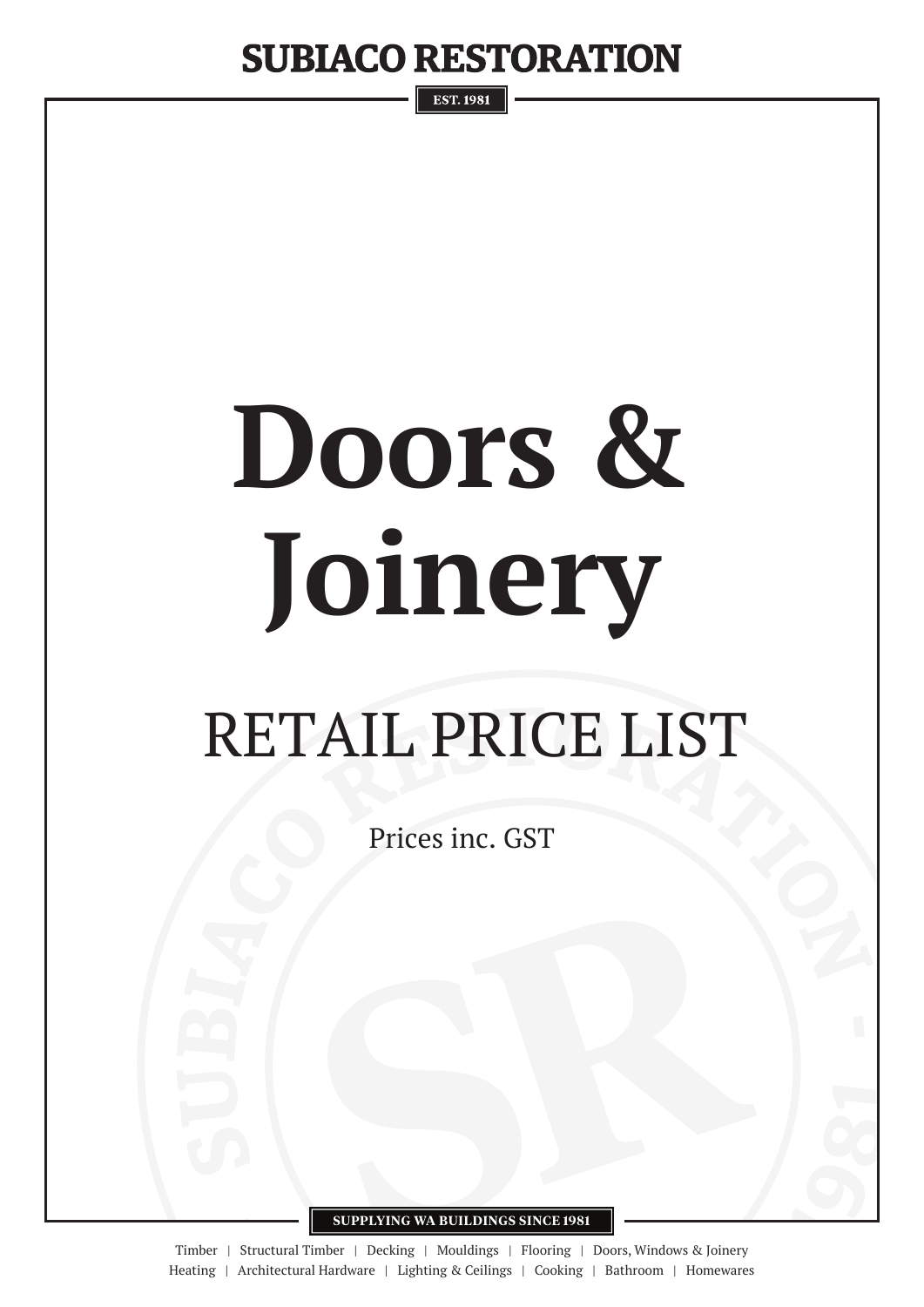#### **EST. 1981**

#### **Internal / External Doors**

SOLID ENGINEERED TIMBER



| <b>DETAILS</b>                        | <b>DIMENSIONS (MM)</b>      |     | <b>PRICE</b> |  |
|---------------------------------------|-----------------------------|-----|--------------|--|
| 3 Light 2 P * Limited stock available | 820 x 2040 x 40             |     | 299.00       |  |
| 2 Light 2 Panel                       | 820 x 2040 x 40             | -SS | 319.00       |  |
| 1 Light 1 Panel Side Light            | $420 \times 2040 \times 40$ |     | 249.00       |  |

#### **Internal / External Doors**

ENGINEERED SOLID TIMBER



| <b>DETAILS</b>                   | <b>DIMENSIONS (MM)</b> | <b>PRICE</b> |
|----------------------------------|------------------------|--------------|
| *9 Light 2 Panel (Glazed) Primed | 820 x 2040 x 40        | 455.00       |

#### **Internal Doors**

ENGINEERED SOLID TIMBER



BUNGALOW<br>620 / 720 / 820<br>x 2040 x 35



| <b>DETAILS</b>                      | <b>DIMENSIONS (MM)</b> |     | <b>PRICE</b> |
|-------------------------------------|------------------------|-----|--------------|
| Bungalow *Run out stock             | 870 x 2040 x 35        | \$. | 239.00       |
| Bungalow 1 Light 2 Panel            | 720/820 x 2040 x 35    | \$. | 239.00       |
| <b>Bungalow Primed</b>              | 720 x 2040 x 35        | \$. | 260.00       |
| <b>Bungalow Primed</b>              | 820 x 2040 x 35        | \$. | 270.00       |
| Bungalow 1 Light 2 Panel Primed U/G | 820 x 2040 x 35        |     | 329.00       |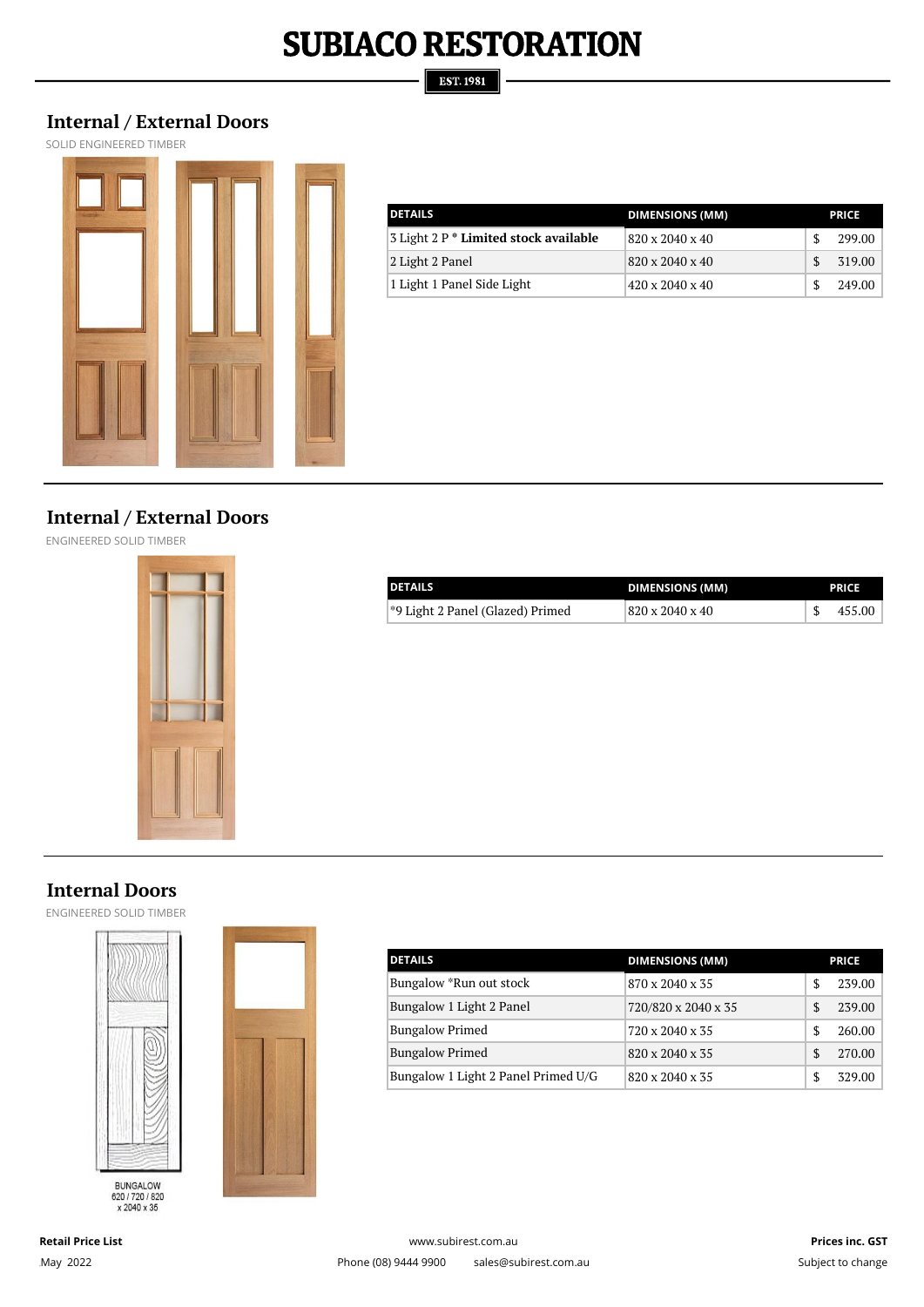#### **EST. 1981**

#### **Internal Doors**

ENGINEERED SOLID TIMBER



| <b>DETAILS</b>                | <b>DIMENSIONS (MM)</b> | <b>PRICE</b> |
|-------------------------------|------------------------|--------------|
| Beaded 4 Panel *Run out stock | 870 x 2040 x 35        | 240.00       |
| Beaded 4 Panel White Primed   | 720 x 2040 x 35        | 359.00<br>-S |
| Beaded 4 Panel White Primed   | 820 x 2040 x 35        | 375.00<br>-S |

#### **Internal Doors**

ENGINEERED SOLID TIMBER



| <b>DETAILS</b>         | <b>DIMENSIONS (MM)</b>  | <b>PRICE</b> |
|------------------------|-------------------------|--------------|
| Hampton - American Oak | 620/720 x 2040 x 35     | 240.00       |
| Hampton - American Oak | 620/720/820 x 2340 x 35 | 280.00       |
| Hampton - White Primed | 720/820 x 2040 x 35     | 240.00       |

#### **Internal Doors**

ENGINEERED SOLID TIMBER



| <b>DETAILS</b>                                                     | <b>DIMENSIONS (MM)</b> | <b>PRICE</b> |
|--------------------------------------------------------------------|------------------------|--------------|
| Raised and Fielded 2 Panel (run out stock) 620/720/820 x 2040 x 40 |                        | 359.00       |
| Raised and Fielded 2 Panel Primed                                  | 820 x 2040 x 40        | 355.00       |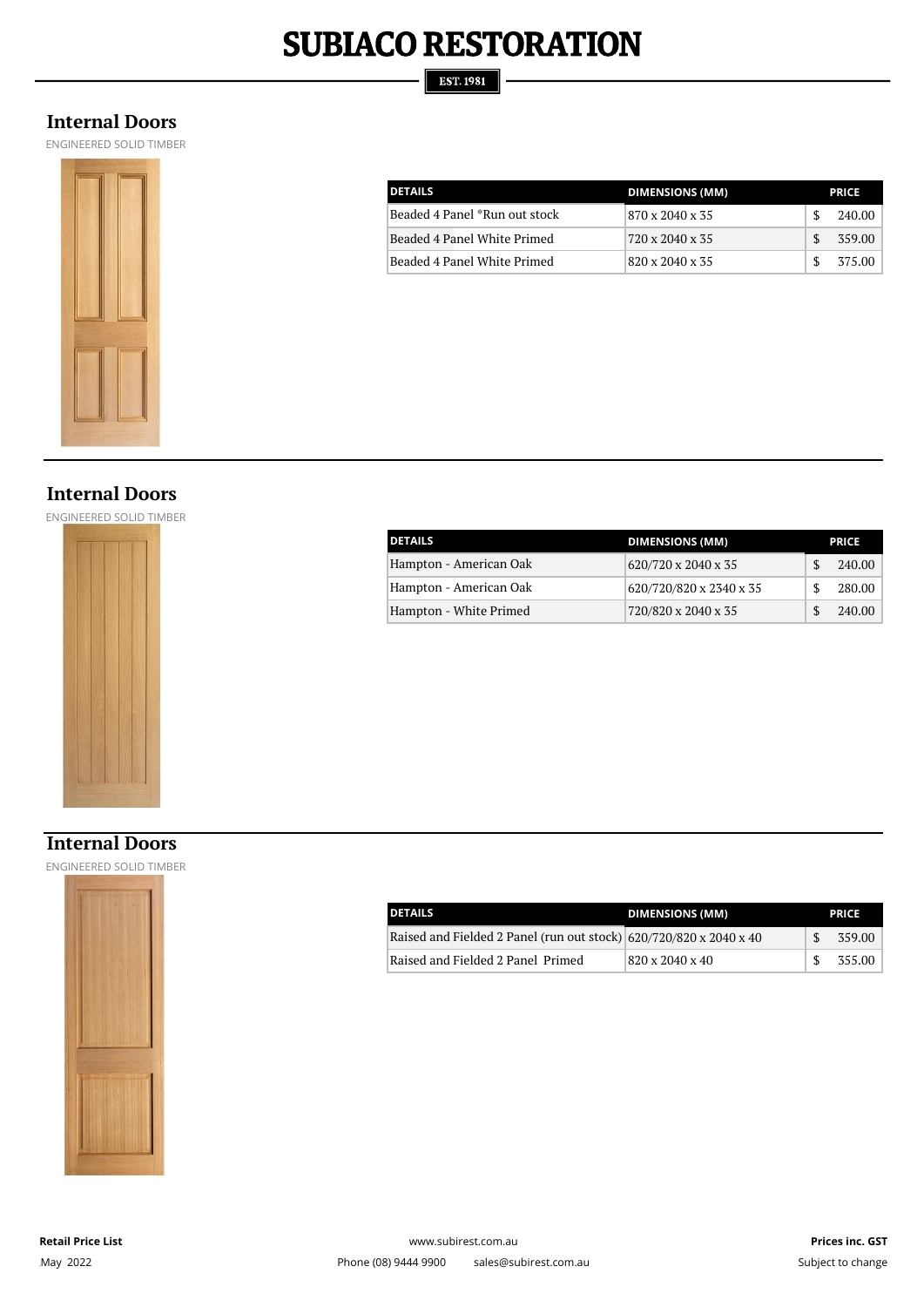#### **EST. 1981**

#### **Internal Doors**

MDF Pre Primed



| <b>DETAILS</b>         | <b>DIMENSIONS (MM)</b> |    | <b>PRICE</b> |
|------------------------|------------------------|----|--------------|
| 2 Panel MDF Pre Primed | 720 x 2340 x 35        | \$ | 275.00       |
|                        |                        |    |              |
| 2 Panel MDF Pre Primed | 820 x 2340 x 35        | \$ | 295.00       |
| 3 Panel MDF Pre Primed | 720 x 2340 x 35        | \$ | 275.00       |
| 3 Panel MDF Pre Primed | 820 x 2340 x 35        | \$ | 295.00       |
| 2 Panel MDF Pre Primed | 720 x 2040 x 35        | \$ | 260.00       |
| 2 Panel MDF Pre Primed | 820 x 2040 x 35        | \$ | 270.00       |
| 3 Panel MDF Pre Primed | 720 x 2040 x 35        | \$ | 260.00       |
| 3 Panel MDF Pre Primed | 820 x 2040 x 35        | \$ | 270.00       |

#### **HAMPTON Internal Doors**

HONEYCOMB CONSTRUCTION - CLEAR GLASS PICTURED



| <b>DETAILS</b> | <b>DIMENSIONS (MM)</b> | <b>PRICE</b> |
|----------------|------------------------|--------------|
| HAM1           | 820 x 2040 x 35        | 509.00       |
| HAM1 (CLEAR)   | 820 x 2040 x 35        | 556.00       |
| HAM16 (CLEAR)  | 820 x 2040 x 35        | 693.00       |

#### **Glazing options available**

• Clear • Translucent

**Door size options available to order**

520 / 620 / 720 / 770 / 820

#### **STRATA Internal Doors**

HONEYCOMB CONSTRUCTION - METAL STRIP



| <b>DETAILS</b> | <b>DIMENSIONS (MM)</b> |  | <b>PRICE</b> |
|----------------|------------------------|--|--------------|
| HST4M          | 820 x 2040 x 35        |  | 352.00       |

**Door size options available to order**

410 / 420 / 460 / 520 / 620 / 720 / 770 / 820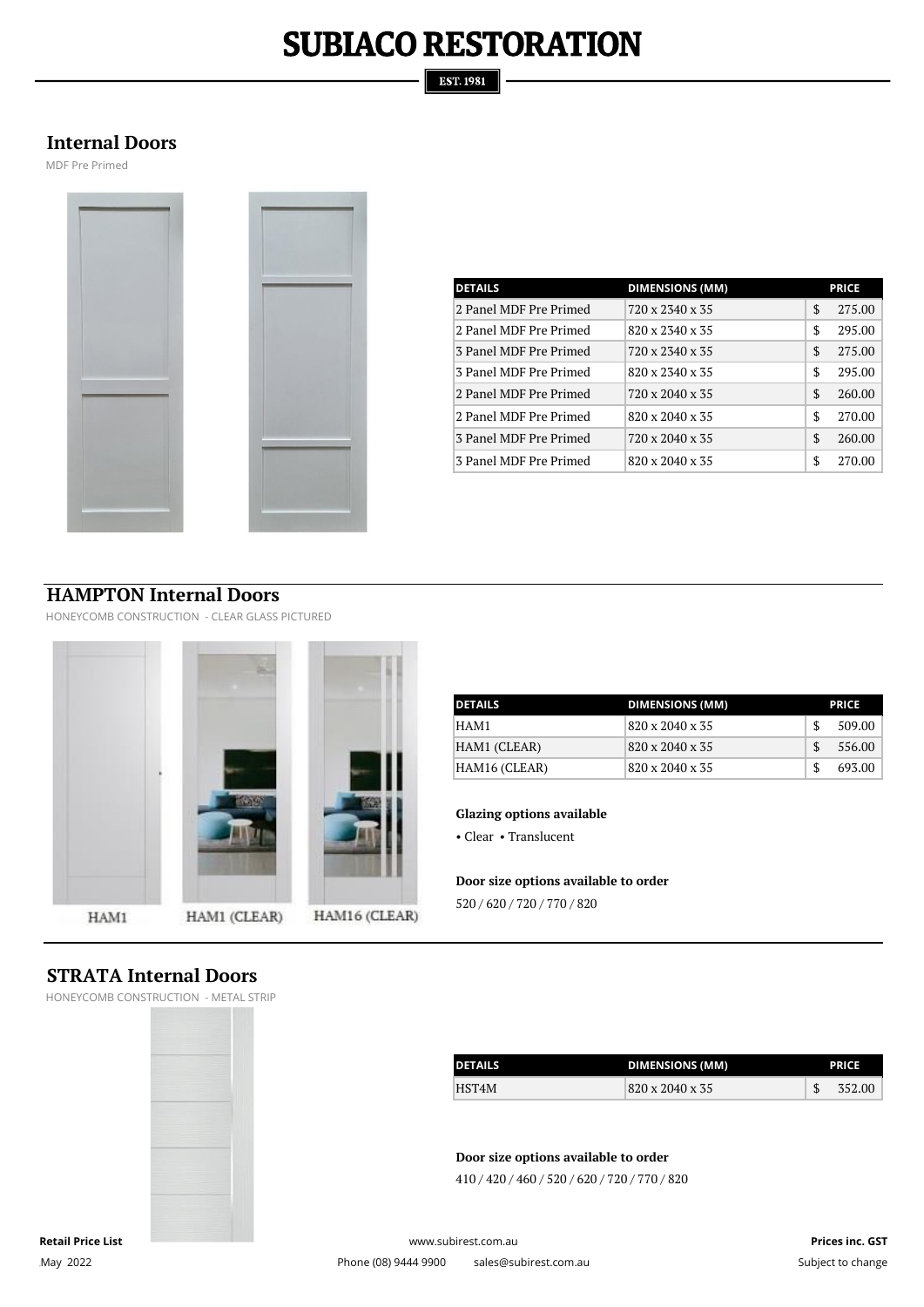#### **EST. 1981**

#### **External Doors**

ENGINEERED SOLID TIMBER





| <b>DETAILS</b>                                                            | <b>DIMENSIONS (MM)</b> | <b>PRICE</b> |
|---------------------------------------------------------------------------|------------------------|--------------|
| 3 Light 2 Panel Door with Bats, MLD &<br>Shelves *Limited stock available | 820 x 2040 x 40        | 365.00       |
| 1 Lt 1Pnl Sidelight C/Bat White Primed                                    | 420 x 2040 x 40        | 309.00       |

#### **External Doors**

ENGINEERED SOLID TIMBER





| <b>DETAILS</b>                      | <b>DIMENSIONS (MM)</b> | <b>PRICE</b> |
|-------------------------------------|------------------------|--------------|
| 4 Panel Cricket Bat (run out stock) | 820 x 2040 x 40        | 400.00       |
| 2 Light 2 Panel Cricket Bat         | 820 x 2040 x 40        | 339.00       |
| 4 Panel Cricket Bat Primed          | 820 x 2040 x 40        | 475.00       |
| 2 Light 2 Panel Cricket Bat Primed  | 820 x 2040 x 40        | 505.00       |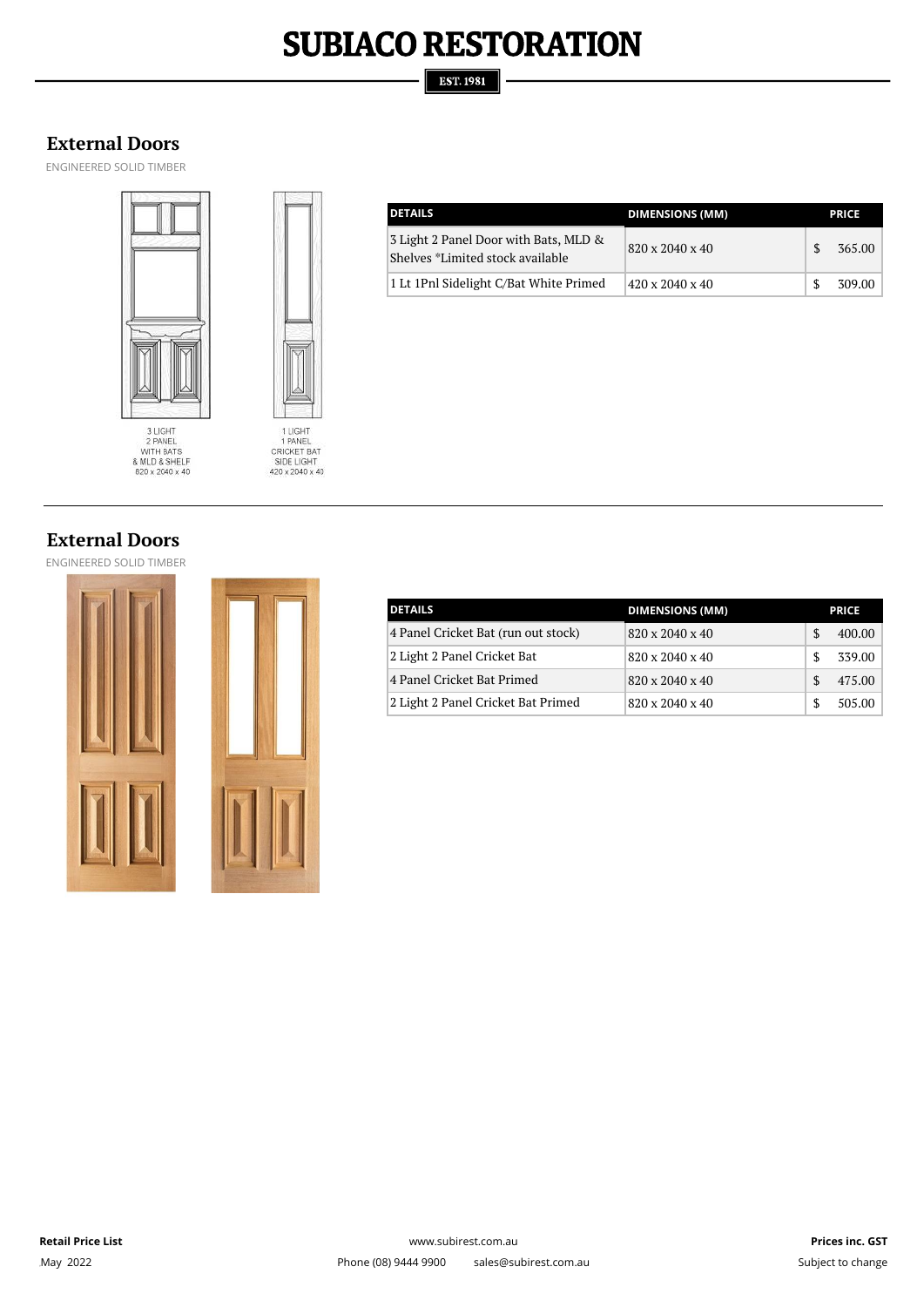#### **EST. 1981**

#### **Carringbush Entrance Doors**

TEMPERED HARDBOARD - TRIPLE GLAZED CRYSTAL BLUE PICTURED



| <b>DETAILS</b>               | <b>DIMENSIONS (MM)</b>      | <b>PRICE</b> |
|------------------------------|-----------------------------|--------------|
| XCB1 Unglazed                | 820 x 2040 x 40             | 812.00       |
| XCB1 Triple Glazed Leadlight | $820 \times 2040 \times 40$ | \$1.521.00   |

#### **Glazing options available**

- Clear Cathedral Grey Tint Wysteria Frost Translucent
- Triple Glaze Leadlight

SLICED PACIFIC MAPLE - FROST GLAZE PICTURED



| <b>DETAILS</b>                                  | <b>DIMENSIONS (MM)</b> | <b>PRICE</b> |
|-------------------------------------------------|------------------------|--------------|
| XS2 Includes Raised Panels & Mouldings          | 820 x 2040 x 40        | 891.00       |
| XS3 Unglazed Includes Raised Panels & Mouldings | 820 x 2040 x 40        | 882.00       |

#### **Glazing options for XS3 available**

• Clear • Cathedral • Grey Tint • Frosted Rose Bud • Translucent

• Frost Panama • Africana • Low E • Geostep • Rice Paper

#### **Savoy 1200 Entrance Doors**

ENGINEERED CONSTRUCTION - SLICED PACIFIC MAPLE & TRANSLUCENT GLAZING PICTURED



| <b>DETAILS</b> | <b>DIMENSIONS (MM)</b> | <b>PRICE</b> |
|----------------|------------------------|--------------|
| XS26 Unglazed  | 1200 x 2040 x 40       | \$1,265.00   |
| XS28 Unglazed  | 1200 x 2040 x 40       | \$1,294.00   |
| XS45 Unglazed  | 1200 x 2040 x 40       | \$1,304.00   |

#### **Glazing options available**

• Clear • Cathedral • Grey Tint • Translucent

• Africana • Low E • Geostep • Rice Paper

**Face options available** • Tassie Oak • Merbau • Blackbutt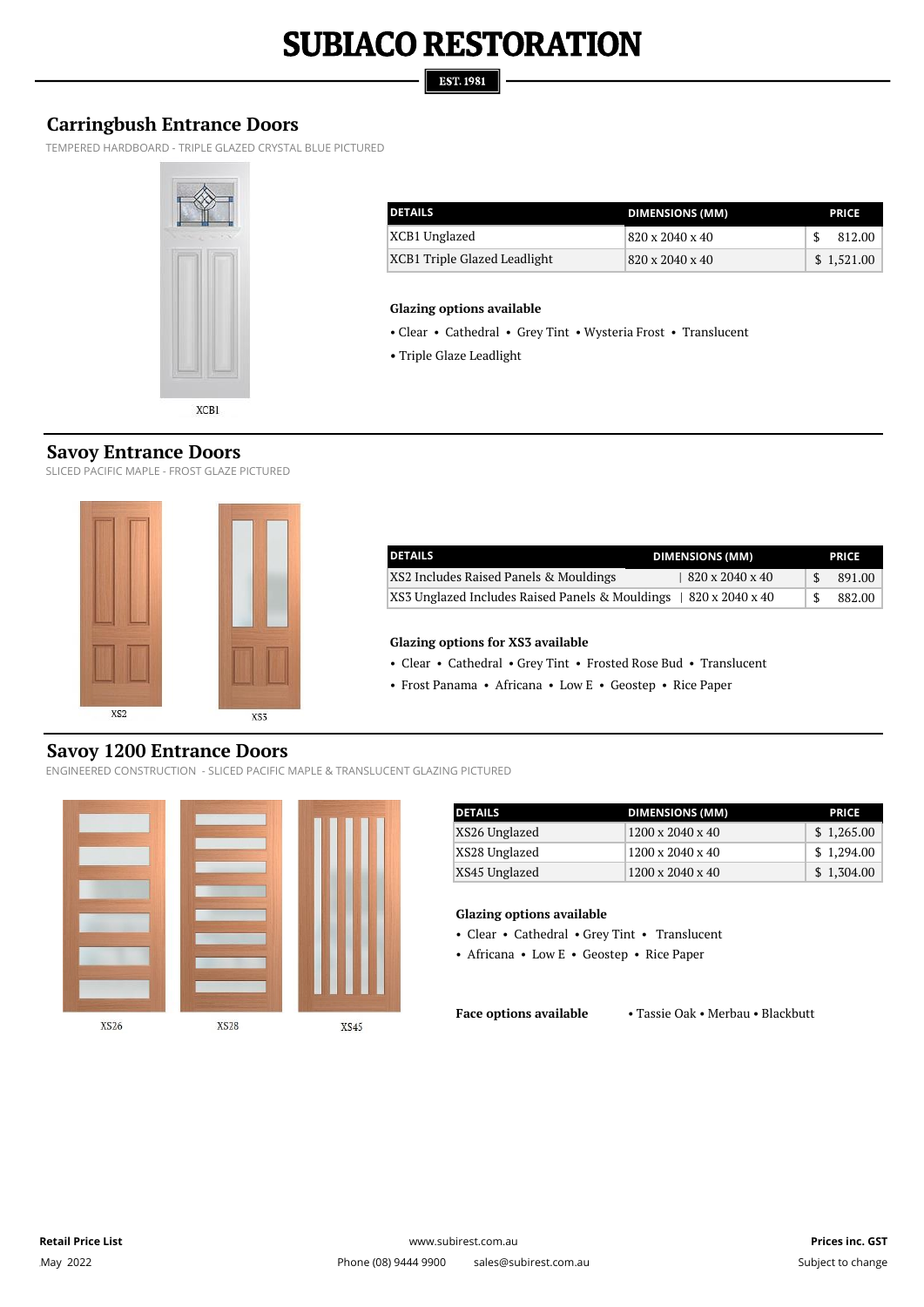#### **EST. 1981**

#### **Regency Entrance Doors**

TEMPERED HARDBOARD - TRIPLE GLAZE LEADLIGHT PICTURED



| <b>DETAILS</b>              | DIMENSIONS (MM) | <b>PRICE</b> |
|-----------------------------|-----------------|--------------|
| XR5 Unglazed                | 820 x 2040 x 40 | 729.00       |
| XR5 Triple Glazed Leadlight | 820 x 2040 x 40 | \$1,513.00   |

#### **Glazing options available**

• Clear • Cathedral • Grey Tint • Frost Rose Bud • Translucent

• Africana • Low E • Triple Glaze Leadlight

#### **Face options available**

• Sliced Pacific Maple • DuraXP (Standard)

#### **REGENCY Entrance Doors**

SOLID CONSTRUCTION - TEMPERED HARDBOARD PICTURED



| <b>DETAILS</b> | <b>DIMENSIONS (MM)</b> | <b>PRICE</b> |
|----------------|------------------------|--------------|
| XR4            | 820 x 2040 x 40        | 703.00       |

#### **Face options available**

• Sliced Pacific Maple • DuraXP (Standard)

#### **Linear 820 Entrance Doors**

SOLID CONSTRUCTION - SLICED PACIFIC MAPLE & TRANSLUCENT GLAZING PICTURED



| <b>DETAILS</b>  | DIMENSIONS (MM) | <b>PRICE</b> |
|-----------------|-----------------|--------------|
| XLR160 Unglazed | 820 x 2040 x 40 | 967.00       |
| XLR300          | 820 x 2040 x 40 | \$1,052.00   |

#### **Glazing options available for XLR160**

• Clear • Cathedral • Grey Tint • Translucent • Africana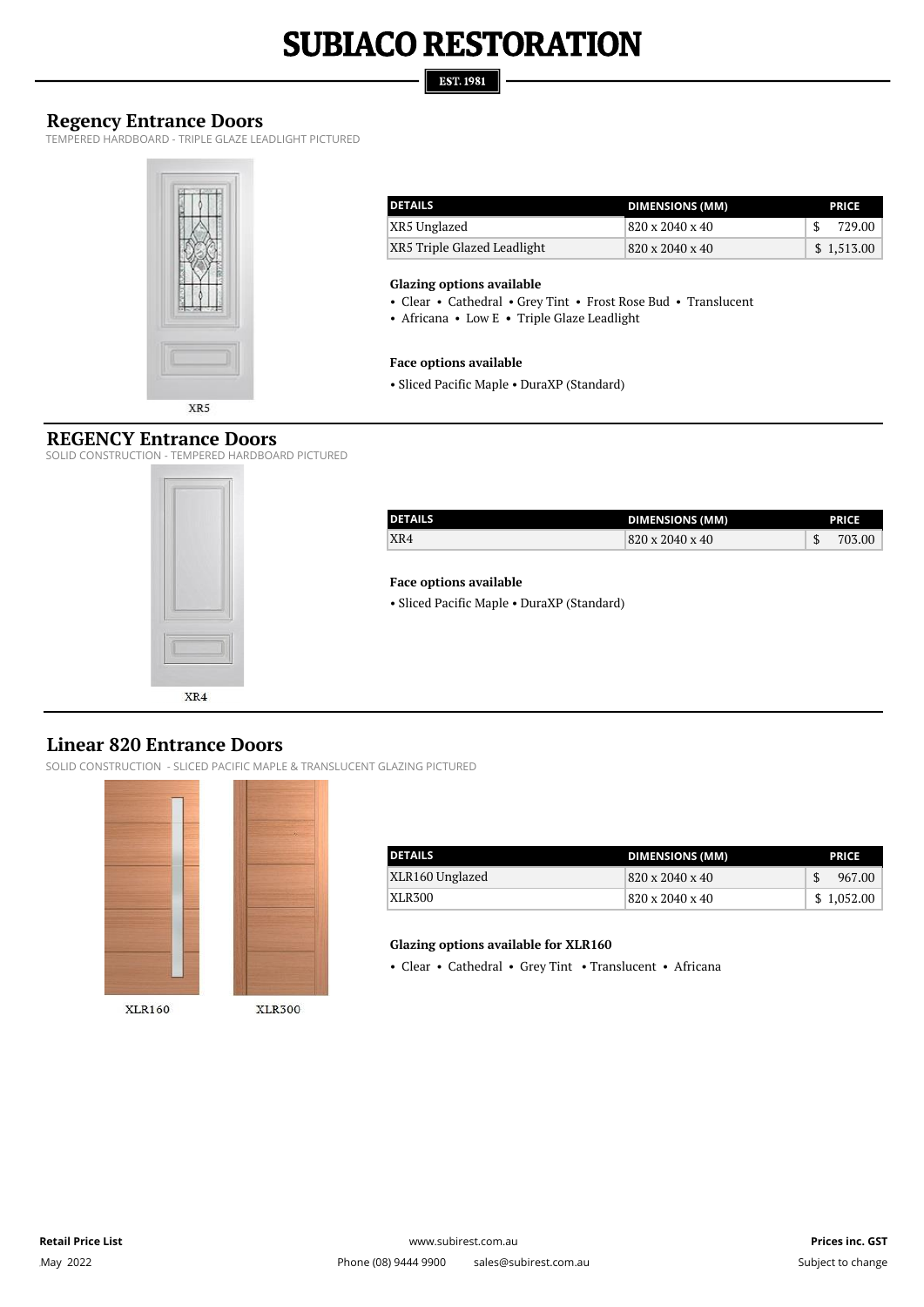#### **EST. 1981**

#### **JOINERY Entrance Doors**

ENGINEERED CONSTRUCTION - SLICED PACIFIC MAPLE & TRANSLUCENT GLAZING PICTURED



| <b>DETAILS</b>                   | <b>DIMENSIONS (MM)</b>                                                       |     | <b>PRICE</b> |
|----------------------------------|------------------------------------------------------------------------------|-----|--------------|
| JST1 Unglazed                    | 620/720/770/820 x 2040 x 40                                                  | \$. | 497.00       |
|                                  |                                                                              |     |              |
|                                  |                                                                              |     |              |
| <b>Glazing options available</b> |                                                                              |     |              |
|                                  | • Clear • Clear Laminate • Cathedral • Double Glazed Clear • Grey Tint       |     |              |
|                                  |                                                                              |     |              |
| <b>Face options available</b>    | • Translucent • Africana • Double Glaze Frost • Low E • Geostep • Rice Paper |     |              |

#### **VAUCLUSE and VAUCLUSE PREMIER Entrance Doors**

SOLID CONSTRUCTION - SLICED PACIFIC MAPLE PICTURED



| <b>DETAILS</b>                | <b>DIMENSIONS (MM)</b> | <b>PRICE</b> |
|-------------------------------|------------------------|--------------|
| <b>XV18</b>                   | 820 x 2040 x 40        | 525.00       |
| XVP12 Unglazed                | 820 x 2040 x 40        | 595.00       |
| XVP12 Triple Glazed Leadlight | 820 x 2040 x 40        | \$1,538.00   |

#### **Glazing options available**

• Clear • Cathedral • Grey Tint • Frosted Rose Bud • Translucent

- Frost Panama Triple Glaz Budget Leadlight Africana Low E Rice Paper
- Triple Glazed Leadlight
- **Face options available**
- Sliced Pacific Maple DuraXP Standard

#### **BUSH FIRE RESISTANT Entrance Doors**

SOLID CONSTRUCTION BAL 29 .0- TEMPERED HARDBOARD PICTURED



| <b>DETAILS</b>    | <b>DIMENSIONS (MM)</b> | <b>PRICE</b> |
|-------------------|------------------------|--------------|
| BFR8 Clear Glazed | 820 x 2040 x 40        | \$1.113.00   |

#### **Glazing options available**

• Clear • Grey Tint • Africana • Frost

#### **Face options available**

• Sliced Pacific Maple • Merbau • DuraXP Standard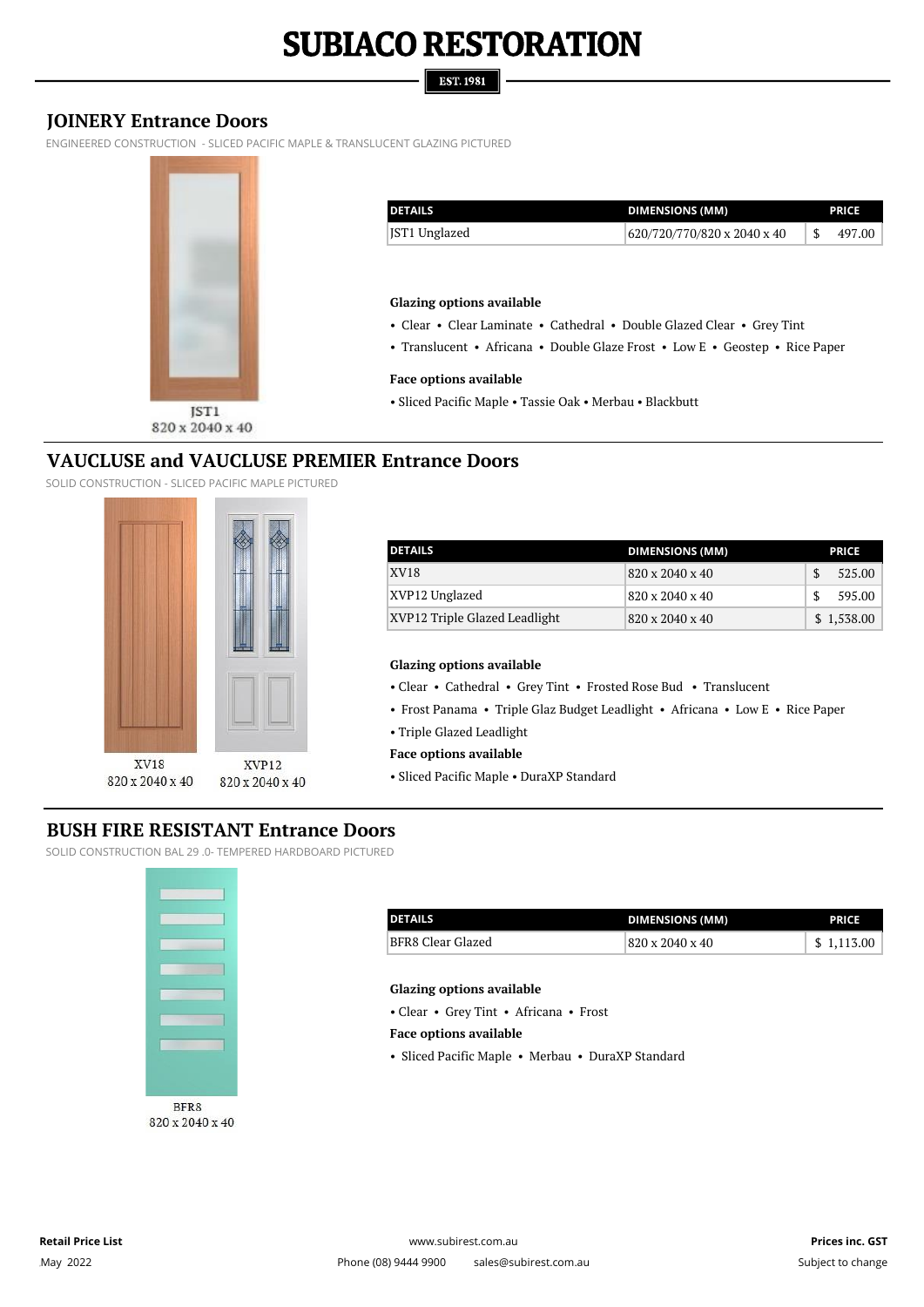#### **EST. 1981**

#### **GLASS OPENING Entrance Doors**

SOLID CONSTRUCTION - TEMPERED HARDBOARD - CATHEDRAL GLASS PICTURED



XF8 820 x 2040 x 40

| <b>DETAILS</b> | <b>DIMENSIONS (MM)</b>  | <b>PRICE</b> |
|----------------|-------------------------|--------------|
| XF8 Unglazed   | 720/770/820 x 2040 x 40 | 505.00       |

#### **Glazing options available**

• Clear • Cathedral • Grey Tint • Translucent • Africana

• Low E • Geostep • Rice Paper

#### **Face options available**

- Sliced Pacific Maple Tassie Oak Merbau Paint Grade Ply
- DuraXP Standard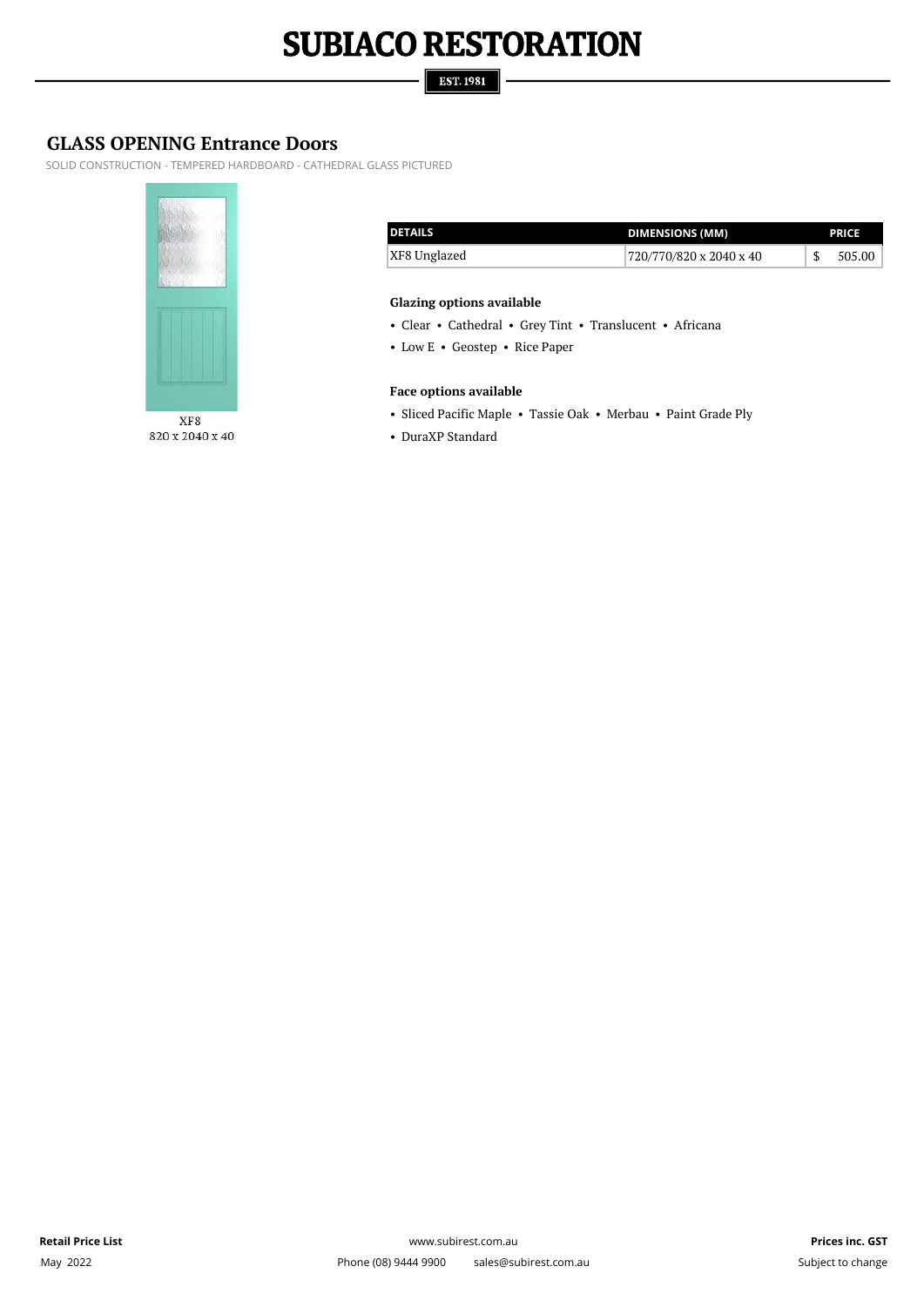#### **EST. 1981**

#### **French Doors**

ENGINEERED SOLID TIMBER



| <b>DETAILS</b>                           | <b>DIMENSIONS (MM)</b>  |               | <b>PRICE</b> |
|------------------------------------------|-------------------------|---------------|--------------|
| 1 Light 1 Panel (Glazed) (run out stock) | 620/820 x 2040 x 40     | \$            | 325.00       |
| 1 Light 1 Panel (Glazed)                 | 620/720/820 x 2340 x 40 | \$            | 349.00       |
| 1 Light 1 Panel (G) Primed               | 620 x 2040 x 40         | $\mathcal{S}$ | 389.00       |
| 1 Light 1 Panel (G) Primed               | 720 x 2040 x40          | \$            | 389.00       |
| 1 Light 1 Panel (G) Primed               | 820 x 2040 x40          | $\mathcal{S}$ | 439.00       |
| 1 Light 1 Panel (G) Primed               | 720 x 2340 x40          | \$            | 410.00       |
| 1 Light 1 Panel (G) Primed               | 820 x 2340 x40          | \$            | 440.00       |
| 1 Light 1 Panel Side Light (Glazed)      | 420 x 2040 x 40         | \$            | 252.00       |
| 1 Light (Glazed) (run out stock)         | 620/720/820 x 2040 x 40 | $\mathcal{S}$ | 289.00       |
| 1 Light (Glazed) (run out stock)         | 620/720/820 x 2340 x 40 | \$            | 335.00       |
| 1 Light (G) Primed                       | 720 x 2040 x40          | $\mathcal{S}$ | 350.00       |
| 1 Light (G) Primed                       | 820 x 2040 x40          | \$            | 399.00       |

#### **French Doors**

ENGINEERED SOLID TIMBER



| <b>DETAILS</b>                | <b>DIMENSIONS (MM)</b>      |     | <b>PRICE</b> |
|-------------------------------|-----------------------------|-----|--------------|
| 8 Light (Glazed)              | 620/720/820 x 2040 x 40     | \$  | 319.00       |
| 4 Light Side Light (Glazed)   | $420 \times 2040 \times 40$ | \$  | 256.00       |
| 8 Light (Glazed) Primed White | $620 \times 2040 \times 40$ | \$. | 365.00       |
| 8 Light (Glazed) Primed White | 720 x 2040 x 40             | \$. | 399.00       |
| 8 Light (Glazed) Primed White | 820 x 2040 x 40             |     | 425.00       |

#### **French Doors**

ENGINEERED SOLID TIMBER



**Retail Price List**

May 2022

5 LIGHT<br>SIDE LIGHT<br>GLAZED<br>420 x 2040 x 40

| <b>DETAILS</b>                           | <b>DIMENSIONS (MM)</b>      |  | <b>PRICE</b> |  |
|------------------------------------------|-----------------------------|--|--------------|--|
| 10 Light (G) *Limited stock available    | 620/720/820 x 2040 x 40     |  | 352.00       |  |
| 5 Light Side Lt *Limited stock available | $420 \times 2040 \times 40$ |  | 279.00       |  |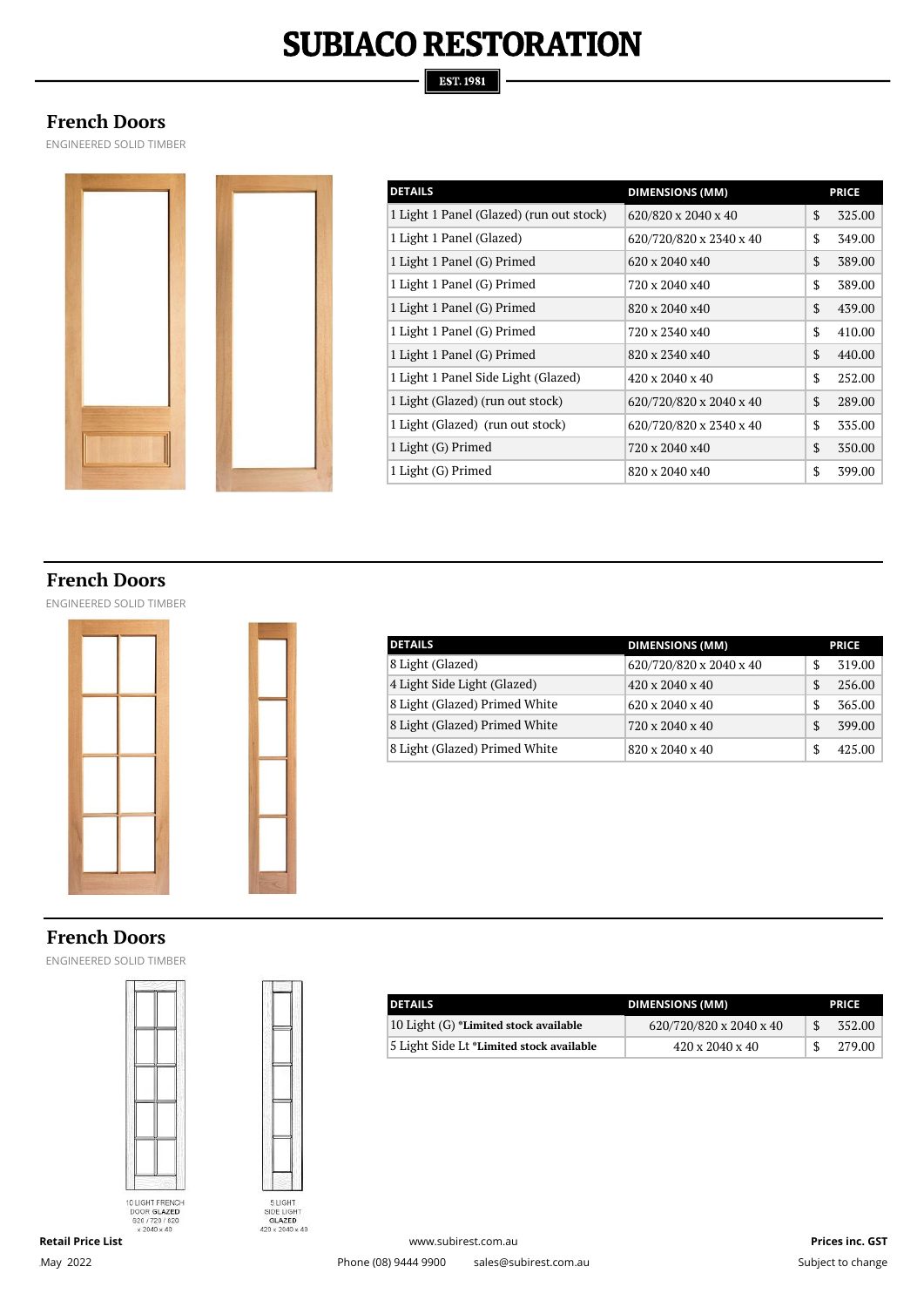#### **EST. 1981**

#### **French Doors**

ENGINEERED SOLID TIMBER



| <b>DETAILS</b>                                                     | <b>DIMENSIONS (MM)</b> | <b>PRICE</b> |
|--------------------------------------------------------------------|------------------------|--------------|
| 6 Light 1 Panel (G) * Limited stock availa 620/720/820 x 2040 x 40 |                        | 347.00       |
|                                                                    |                        |              |

#### **Traditional Entry Door Frame**

SOLID TIMBER

Glazing options available to suit this entry frame.



| <b>DETAILS</b>                                 | <b>PRICE</b> |
|------------------------------------------------|--------------|
| Traditional Entry Frame, Fanlight Sashes, Door | P.O.A        |
|                                                |              |
|                                                |              |
|                                                |              |
|                                                |              |

#### TRADITIONAL ENTRY DOOR<br>WITH SIDE AND HEAD PANEL

#### **Pre-Hung Bi-Fold Doors and Frame**

PRE-HUNG (DISASSEMBLED FOR TRANSPORT)

1 Light and 1 Light / 1 Panel Doors. Other doors available.



| <b>DETAILS</b> | <b>DIMENSIONS (MM)</b>    | <b>PRICE</b> |
|----------------|---------------------------|--------------|
| 3 Leaf         | 620/720/820 - 2040 height | \$4,480.00   |
| 3 Leaf         | 620/720/820 - 2340 height | \$4,824.00   |
| 4 Leaf         | 620/720/820 - 2040 height | \$5,285.00   |
| 4 Leaf         | 620/720/820 - 2340 height | \$5,595.00   |
| 5 Leaf         | 620/720/820 - 2040 height | \$5,995.00   |
| 5 Leaf         | 620/720/820 - 2340 height | \$6,395.00   |
| 6 Leaf         | 620/720/820 - 2040 height | \$6,895.00   |
| 6 Leaf         | 620/720/820 - 2340 height | \$7,240.00   |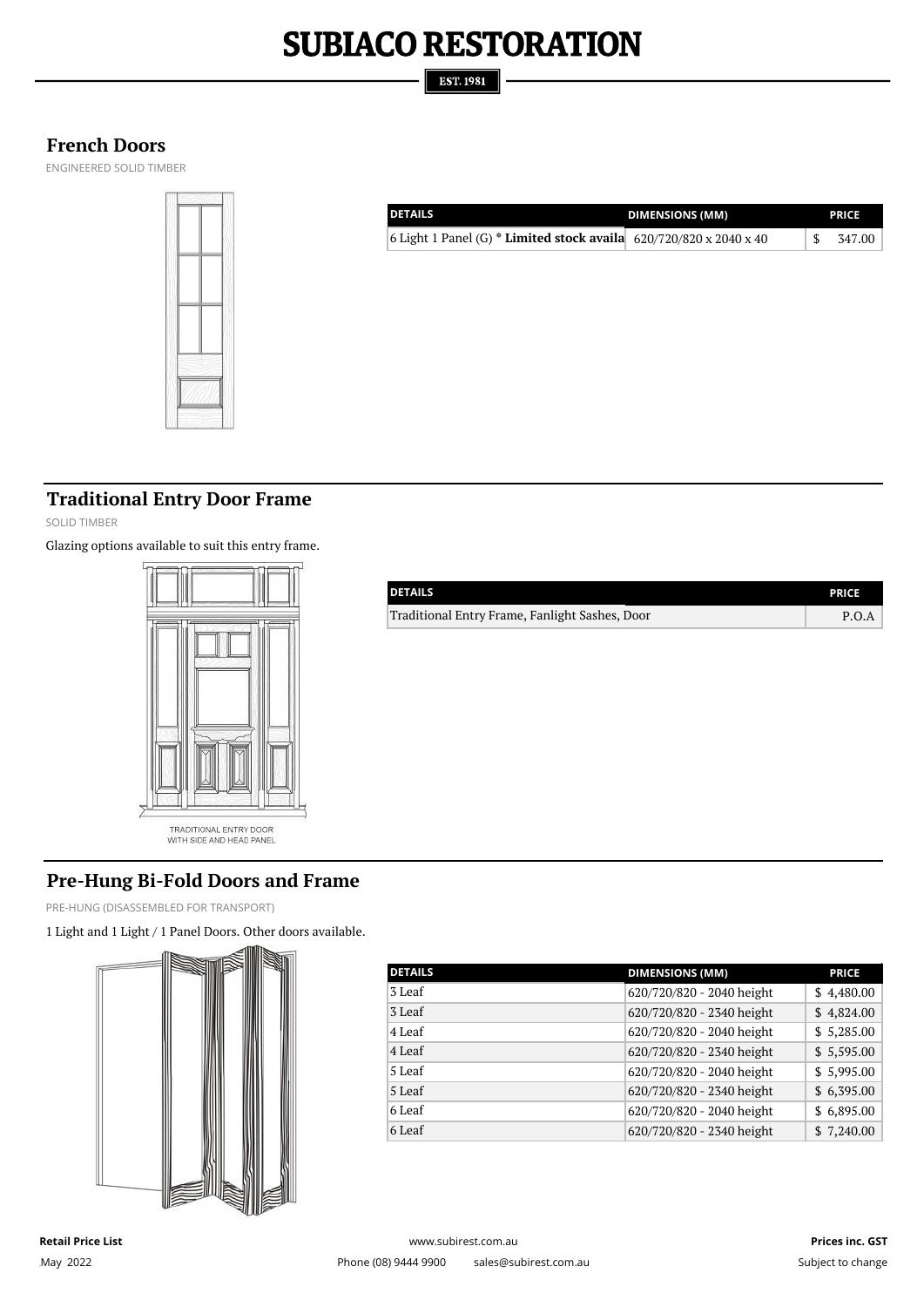#### **EST. 1981**

Meranti Federation Flydoor

**DETAILS**

#### **Federation Flydoor**

SOLID TIMBER Mesh options available in store



FEDERATION<br>FLYDOOR<br>820 x 2040 x 25

#### **Door Frames**





| <b>DETAILS</b>                     | <b>DIMENSIONS (MM)</b>    | <b>PRICE</b> |
|------------------------------------|---------------------------|--------------|
| Single                             | $135 \times 40$ with sill | 460.00       |
| Double Door Frame                  | $135 \times 40$ with sill | 510.00<br>S  |
| Combination With Single Side Lite  | $135 \times 40$ with sill | 980.00<br>S  |
| Combination With Double Side Lites | $135 \times 40$ with sill | \$1,140.00   |
| Combination With Side Lites & High | $135 \times 40$ with sill | \$1,820.00   |
| Lites (Unglazed)                   |                           |              |

**DIMENSIONS (MM) PRICE**  $820 / 870 \times 2040 \times 25$  \$ 695.00

#### **Door Jambs**



| <b>DETAILS</b>                                   |                 | <b>PRICE</b> |
|--------------------------------------------------|-----------------|--------------|
| Single Door Jamb Finger Jointed Meranti          | $112 \times 40$ | 210.00       |
| Double Door Jamb Finger Jointed Meranti 112 x 40 |                 | 230.00       |
| Single Door Jamb Finger Jointed Meranti          | $130 \times 40$ | 235.00       |
| Double Door Jamb Finger Jointed Meranti 130 x 40 |                 | 255.00       |

#### **Meranti Finger Jointed**

**DOOR FRAME MATERIAL** 

| <b>DETAILS</b>                          | <b>LENGTHS (M)</b> | <b>PRICE</b>  |       |
|-----------------------------------------|--------------------|---------------|-------|
| Meranti Dressed Finger Jointed 42 x 19  | 5.7                | \$.           | 1.81  |
| Meranti Dressed Finger Jointed 68 x 19  | 5.7                | S             | 3.02  |
| Meranti Dressed Finger Jointed 90 x 19  | 5.7                | \$.           | 3.94  |
| Meranti Dressed Finger Jointed 112 x 40 | 5.4                | -S            | 16.53 |
| Meranti Dressed Finger Jointed 130 x 40 | 5.4                | $\mathcal{S}$ | 19.17 |